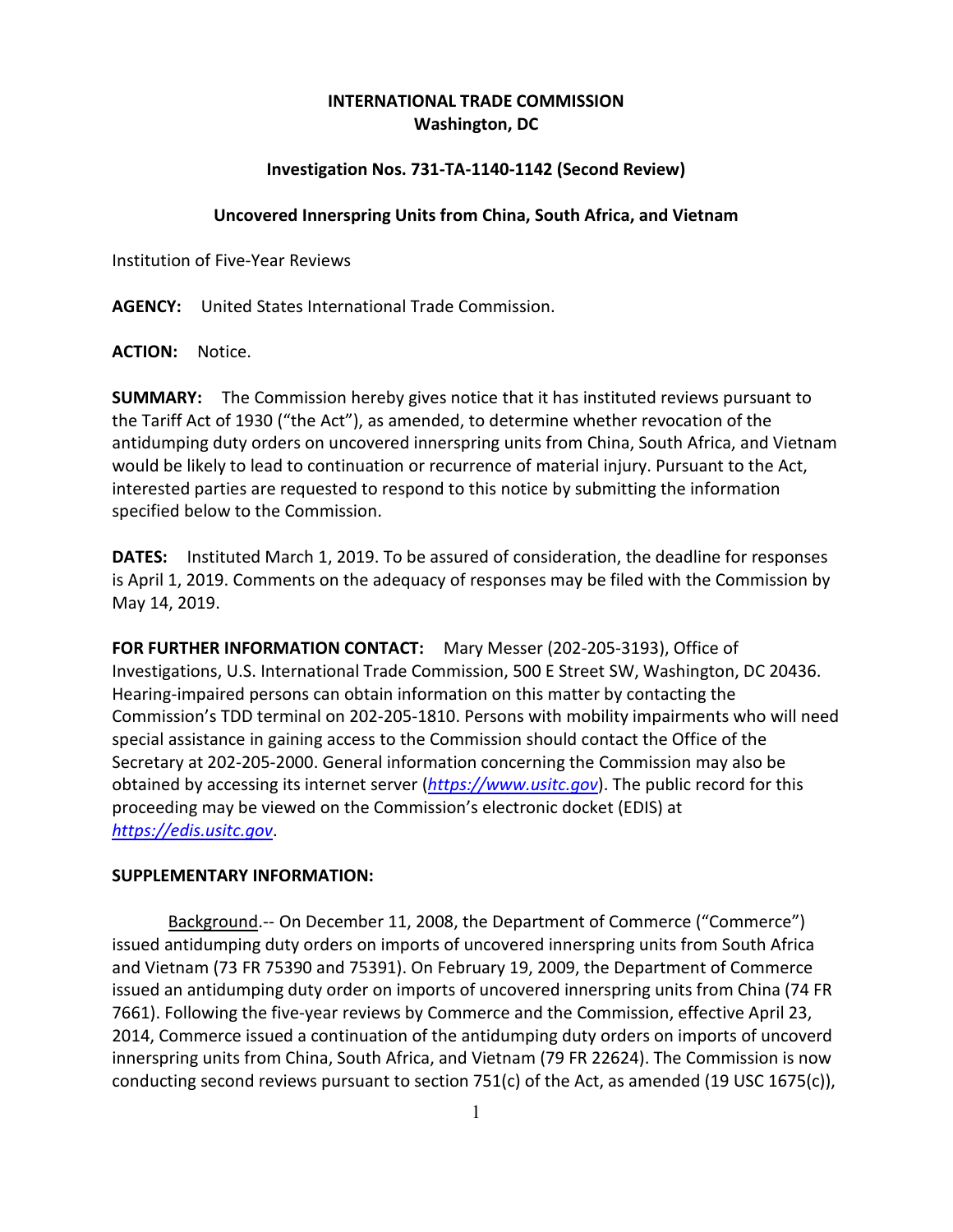to determine whether revocation of the orders would be likely to lead to continuation or recurrence of material injury to the domestic industry within a reasonably foreseeable time. Provisions concerning the conduct of this proceeding may be found in the Commission's Rules of Practice and Procedure at 19 CFR parts 201, subparts A and B and 19 CFR part 207, subparts A and F. The Commission will assess the adequacy of interested party responses to this notice of institution to determine whether to conduct full or expedited reviews. The Commission's determinations in any expedited reviews will be based on the facts available, which may include information provided in response to this notice.

Definitions.--The following definitions apply to these reviews:

- (1) *Subject Merchandise* is the class or kind of merchandise that is within the scope of the five-year reviews, as defined by Commerce.
- (2) The *Subject Countries* in these reviews are China, South Africa, and Vietnam.
- (3) The *Domestic Like Product* is the domestically produced product or products which are like, or in the absence of like, most similar in characteristics and uses with, the *Subject Merchandise*. In its original determinations and its expedited first five-year review determinations, the Commission defined a single *Domestic Like Product* consisting of uncovered innerspring units, coextensive with Commerce's scope.
- (4) The *Domestic Industry* is the U.S. producers as a whole of the *Domestic Like Product*, or those producers whose collective output of the *Domestic Like Product* constitutes a major proportion of the total domestic production of the product. In its original determinations and its expedited first five-year review determinations, the Commission defined the *Domestic Industry* as all domestic producers of uncovered innerspring units.
- (5) An *Importer* is any person or firm engaged, either directly or through a parent company or subsidiary, in importing the *Subject Merchandise* into the United States from a foreign manufacturer or through its selling agent.

Participation in the proceeding and public service list.--Persons, including industrial users of the *Subject Merchandise* and, if the merchandise is sold at the retail level, representative consumer organizations, wishing to participate in the proceeding as parties must file an entry of appearance with the Secretary to the Commission, as provided in section 201.11(b)(4) of the Commission's rules, no later than 21 days after publication of this notice in the *Federal Register*. The Secretary will maintain a public service list containing the names and addresses of all persons, or their representatives, who are parties to the proceeding.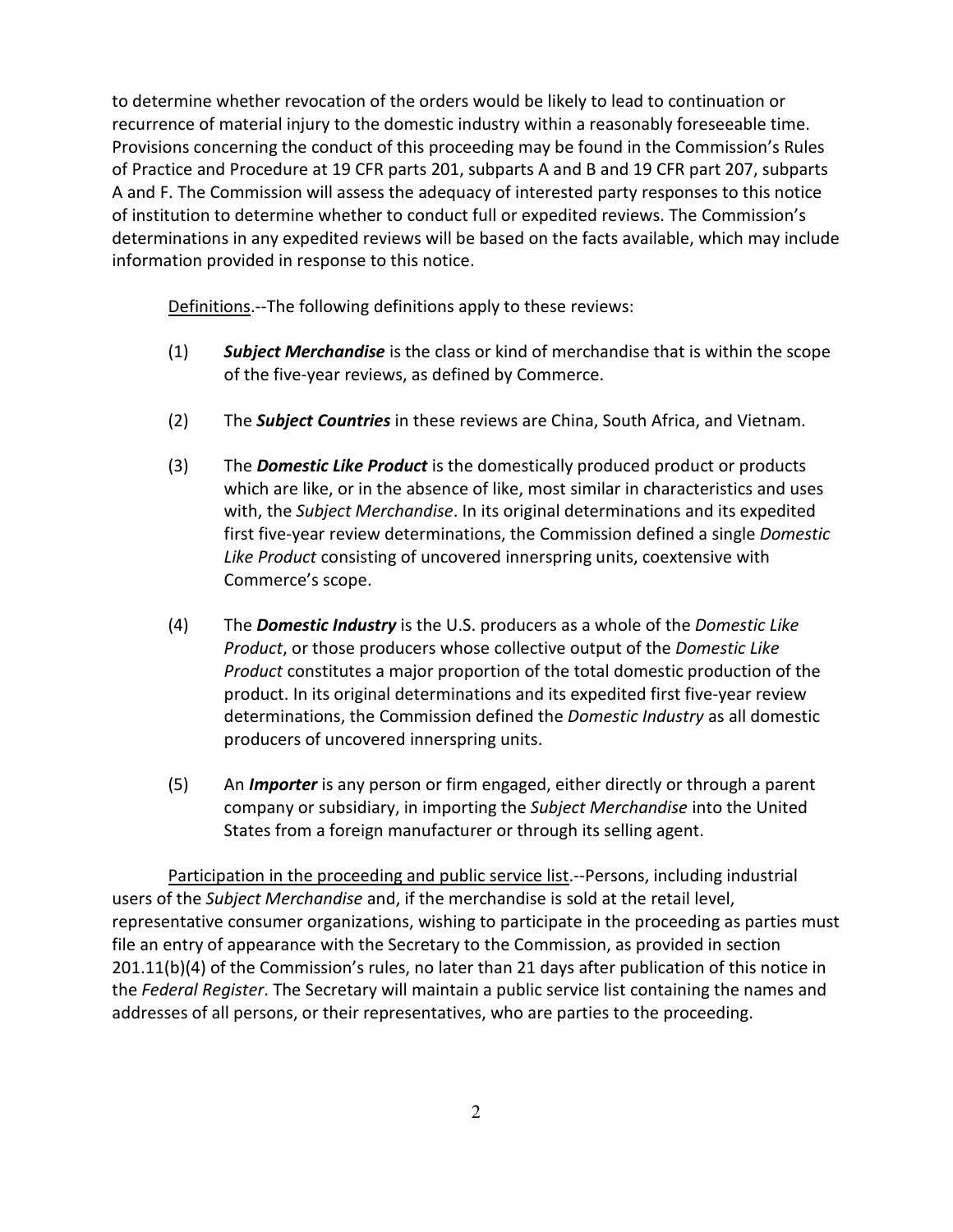Former Commission employees who are seeking to appear in Commission five-year reviews are advised that they may appear in a review even if they participated personally and substantially in the corresponding underlying original investigation or an earlier review of the same underlying investigation. The Commission's designated agency ethics official has advised that a five-year review is not the same particular matter as the underlying original investigation, and a five-year review is not the same particular matter as an earlier review of the same underlying investigation for purposes of 18 U.S.C. 207, the post employment statute for Federal employees, and Commission rule 201.15(b) (19 CFR 201.15(b)), 79 FR 3246 (Jan. 17, 2014), 73 FR 24609 (May 5, 2008). Consequently, former employees are not required to seek Commission approval to appear in a review under Commission rule 19 CFR 201.15, even if the corresponding underlying original investigation or an earlier review of the same underlying investigation was pending when they were Commission employees. For further ethics advice on this matter, contact Charles Smith, Office of the General Counsel, at 202-205-3408.

Limited disclosure of business proprietary information (BPI) under an administrative protective order (APO) and APO service list.--Pursuant to section 207.7(a) of the Commission's rules, the Secretary will make BPI submitted in this proceeding available to authorized applicants under the APO issued in the proceeding, provided that the application is made no later than 21 days after publication of this notice in the *Federal Register*. Authorized applicants must represent interested parties, as defined in 19 U.S.C. 1677(9), who are parties to the proceeding. A separate service list will be maintained by the Secretary for those parties authorized to receive BPI under the APO.

Certification.--Pursuant to section 207.3 of the Commission's rules, any person submitting information to the Commission in connection with this proceeding must certify that the information is accurate and complete to the best of the submitter's knowledge. In making the certification, the submitter will acknowledge that information submitted in response to this request for information and throughout this proceeding or other proceeding may be disclosed to and used: (i) by the Commission, its employees and Offices, and contract personnel (a) for developing or maintaining the records of this or a related proceeding, or (b) in internal investigations, audits, reviews, and evaluations relating to the programs, personnel, and operations of the Commission including under 5 U.S.C. Appendix 3; or (ii) by U.S. government employees and contract personnel, solely for cybersecurity purposes. All contract personnel will sign appropriate nondisclosure agreements.

Written submissions.--Pursuant to section 207.61 of the Commission's rules, each interested party response to this notice must provide the information specified below. The deadline for filing such responses is April 1, 2019. Pursuant to section 207.62(b) of the Commission's rules, eligible parties (as specified in Commission rule 207.62(b)(1)) may also file comments concerning the adequacy of responses to the notice of institution and whether the Commission should conduct expedited or full reviews. The deadline for filing such comments is May 14, 2019. All written submissions must conform with the provisions of section 201.8 of the Commission's rules; any submissions that contain BPI must also conform with the requirements of sections 201.6, 207.3, and 207.7 of the Commission's rules. The Commission's [Handbook on](https://www.usitc.gov/documents/handbook_on_filing_procedures.pdf)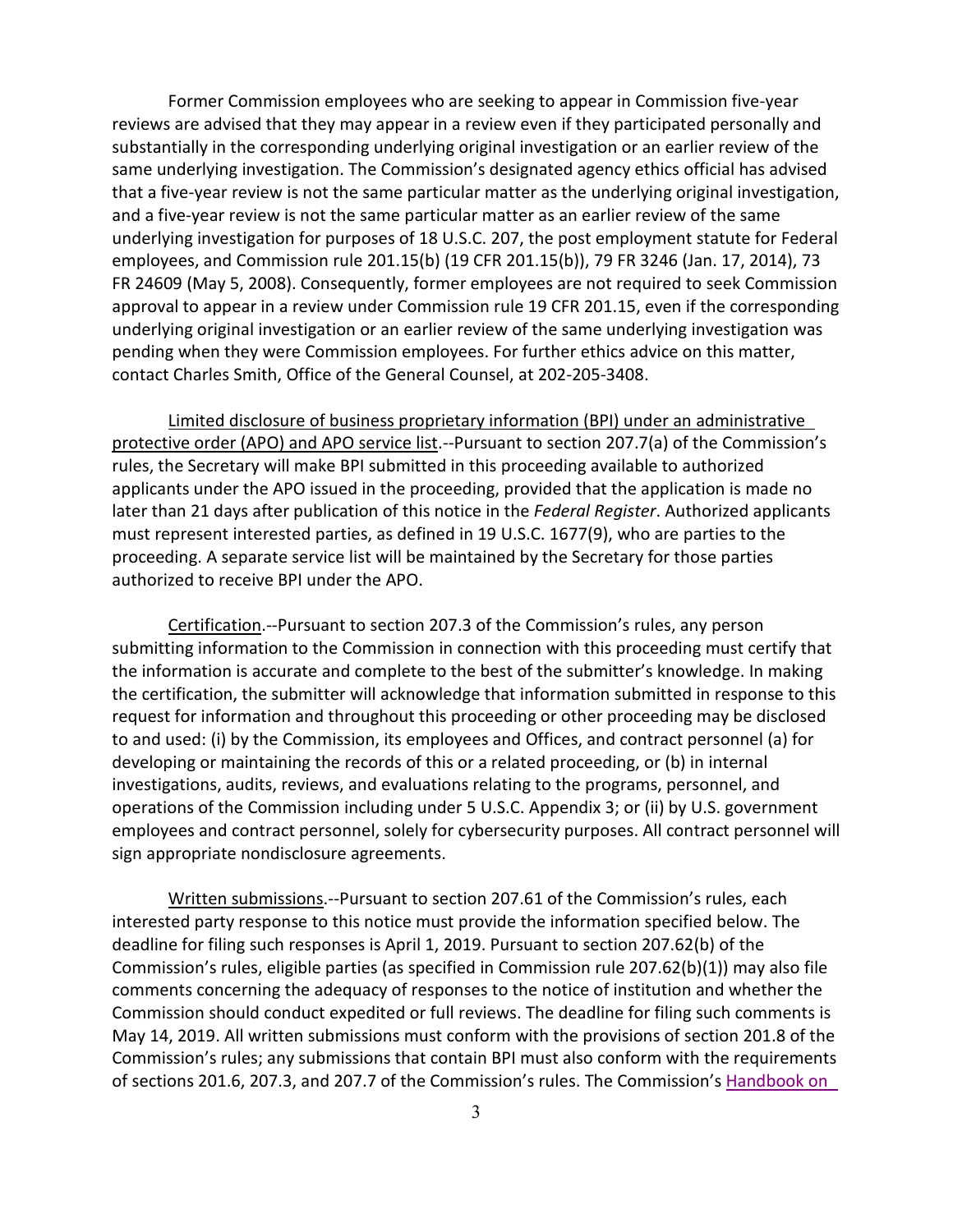### [E-Filing,](https://www.usitc.gov/documents/handbook_on_filing_procedures.pdf) available on the Commission's website at

https://www.usitc.gov/documents/handbook on filing procedures.pdf, elaborates upon the Commission's rules with respect to electronic filing. Also, in accordance with sections 201.16(c) and 207.3 of the Commission's rules, each document filed by a party to the proceeding must be served on all other parties to the proceeding (as identified by either the public or APO service list as appropriate), and a certificate of service must accompany the document (if you are not a party to the proceeding you do not need to serve your response).

No response to this request for information is required if a currently valid Office of Management and Budget ("OMB") number is not displayed; the OMB number is 3117 0016/USITC No. 19-5-425, expiration date June 30, 2020. Public reporting burden for the request is estimated to average 15 hours per response. Please send comments regarding the accuracy of this burden estimate to the Office of Investigations, U.S. International Trade Commission, 500 E Street SW, Washington, DC 20436.

Inability to provide requested information.--Pursuant to section 207.61(c) of the Commission's rules, any interested party that cannot furnish the information requested by this notice in the requested form and manner shall notify the Commission at the earliest possible time, provide a full explanation of why it cannot provide the requested information, and indicate alternative forms in which it can provide equivalent information. If an interested party does not provide this notification (or the Commission finds the explanation provided in the notification inadequate) and fails to provide a complete response to this notice, the Commission may take an adverse inference against the party pursuant to section 776(b) of the Act (19 U.S.C. 1677e(b)) in making its determinations in the reviews.

**INFORMATION TO BE PROVIDED IN RESPONSE TO THIS NOTICE OF INSTITUTION:** If you are a domestic producer, union/worker group, or trade/business association; import/export *Subject Merchandise* from more than one *Subject Country*; or produce *Subject Merchandise* in more than one *Subject Country*, you may file a single response. If you do so, please ensure that your response to each question includes the information requested for each pertinent *Subject Country.* As used below, the term "firm" includes any related firms.

- (1) The name and address of your firm or entity (including World Wide Web address) and name, telephone number, fax number, and E-mail address of the certifying official.
- (2) A statement indicating whether your firm/entity is an interested party under 19 U.S.C. 1677(9) and if so, how, including whether your firm/entity is a U.S. producer of the *Domestic Like Product*, a U.S. union or worker group, a U.S. importer of the *Subject Merchandi*se, a foreign producer or exporter of the *Subject Merchandise*, a U.S. or foreign trade or business association (a majority of whose members are interested parties under the statute), or another interested party (including an explanation). If you are a union/worker group or trade/business association, identify the firms in which your workers are employed or which are members of your association.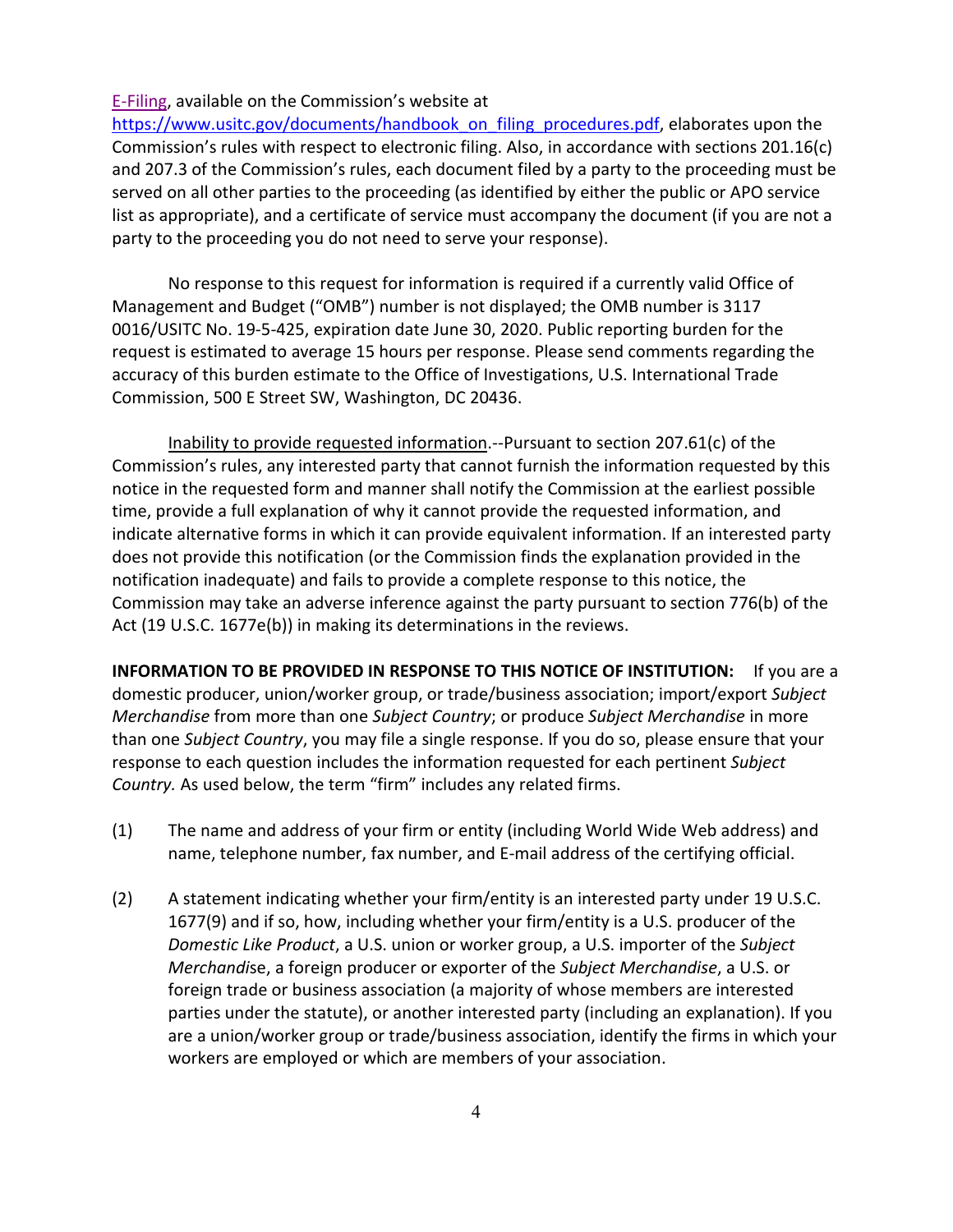- (3) A statement indicating whether your firm/entity is willing to participate in this proceeding by providing information requested by the Commission.
- (4) A statement of the likely effects of the revocation of the antidumping duty orders on the *Domestic Industry* in general and/or your firm/entity specifically. In your response, please discuss the various factors specified in section 752(a) of the Act (19 U.S.C. 1675a(a)) including the likely volume of subject imports, likely price effects of subject imports, and likely impact of imports of *Subject Merchandise* on the *Domestic Industry*.
- (5) A list of all known and currently operating U.S. producers of the *Domestic Like Product*. Identify any known related parties and the nature of the relationship as defined in section 771(4)(B) of the Act (19 U.S.C. 1677(4)(B)).
- (6) A list of all known and currently operating U.S. importers of the *Subject Merchandise* and producers of the *Subject Merchandise* in each *Subject Country* that currently export or have exported *Subject Merchandise* to the United States or other countries after 2012.
- (7) A list of 3-5 leading purchasers in the U.S. market for the *Domestic Like Product* and the *Subject Merchandise* (including street address, World Wide Web address, and the name, telephone number, fax number, and E-mail address of a responsible official at each firm).
- (8) A list of known sources of information on national or regional prices for the *Domestic Like Product* or the *Subject Merchandise* in the U.S. or other markets.
- (9) If you are a U.S. producer of the *Domestic Like Product*, provide the following information on your firm's operations on that product during calendar year 2018, except as noted (report quantity data in number of units and value data in U.S. dollars, f.o.b. plant). If you are a union/worker group or trade/business association, provide the information, on an aggregate basis, for the firms in which your workers are employed/which are members of your association.
	- (a) Production (quantity) and, if known, an estimate of the percentage of total U.S. production of the *Domestic Like Product* accounted for by your firm's(s') production;
	- (b) Capacity (quantity) of your firm to produce the *Domestic Like Product* (that is, the level of production that your establishment(s) could reasonably have expected to attain during the year, assuming normal operating conditions (using equipment and machinery in place and ready to operate), normal operating levels (hours per week/weeks per year), time for downtime, maintenance, repair, and cleanup, and a typical or representative product mix);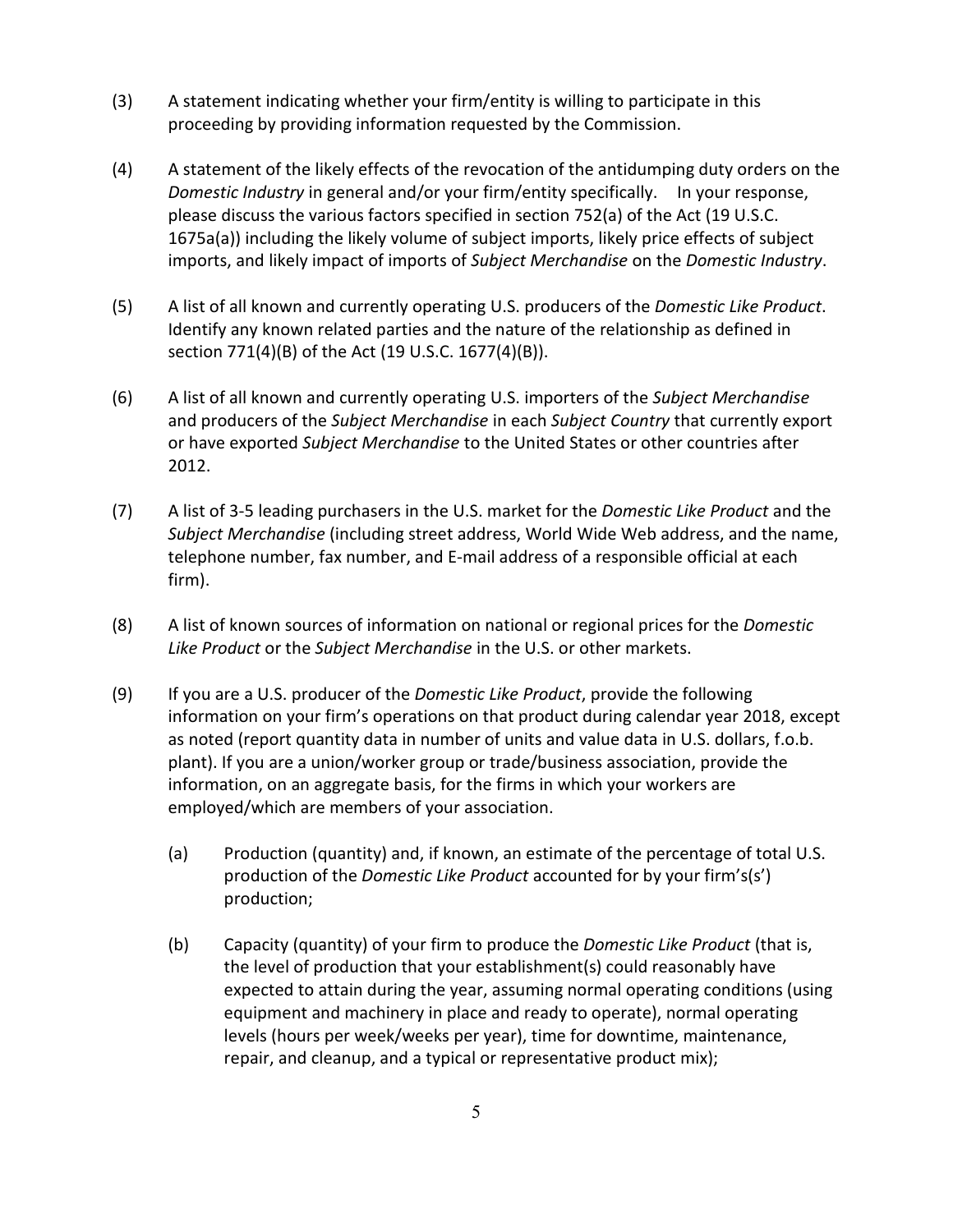- (c) the quantity and value of U.S. commercial shipments of the *Domestic Like Product* produced in your U.S. plant(s);
- (d) the quantity and value of U.S. internal consumption/company transfers of the *Domestic Like Product* produced in your U.S. plant(s); and
- (e) the value of (i) net sales, (ii) cost of goods sold (COGS), (iii) gross profit, (iv) selling, general and administrative (SG&A) expenses, and (v) operating income of the *Domestic Like Product* produced in your U.S. plant(s) (include both U.S. and export commercial sales, internal consumption, and company transfers) for your most recently completed fiscal year (identify the date on which your fiscal year ends).
- (10) If you are a U.S. importer or a trade/business association of U.S. importers of the *Subject Merchandise* from any *Subject Country*, provide the following information on your firm's(s') operations on that product during calendar year 2018 (report quantity data in number of units and value data in U.S. dollars). If you are a trade/business association, provide the information, on an aggregate basis, for the firms which are members of your association.
	- (a) The quantity and value (landed, duty-paid but not including antidumping or countervailing duties) of U.S. imports and, if known, an estimate of the percentage of total U.S. imports of *Subject Merchandise* from each *Subject Country* accounted for by your firm's(s') imports;
	- (b) the quantity and value (f.o.b. U.S. port, including antidumping and/or countervailing duties) of U.S. commercial shipments of *Subject Merchandise* imported from each *Subject Country*; and
	- (c) the quantity and value (f.o.b. U.S. port, including antidumping and/or countervailing duties) of U.S. internal consumption/company transfers of *Subject Merchandise* imported from each *Subject Country*.
- (11) If you are a producer, an exporter, or a trade/business association of producers or exporters of the *Subject Merchandise* in any *Subject Country*, provide the following information on your firm's(s') operations on that product during calendar year 2018 (report quantity data in number of units and value data in U.S. dollars, landed and dutypaid at the U.S. port but not including antidumping or countervailing duties). If you are a trade/business association, provide the information, on an aggregate basis, for the firms which are members of your association.
	- (a) Production (quantity) and, if known, an estimate of the percentage of total production of *Subject Merchandise* in each *Subject Country* accounted for by your firm's(s') production;